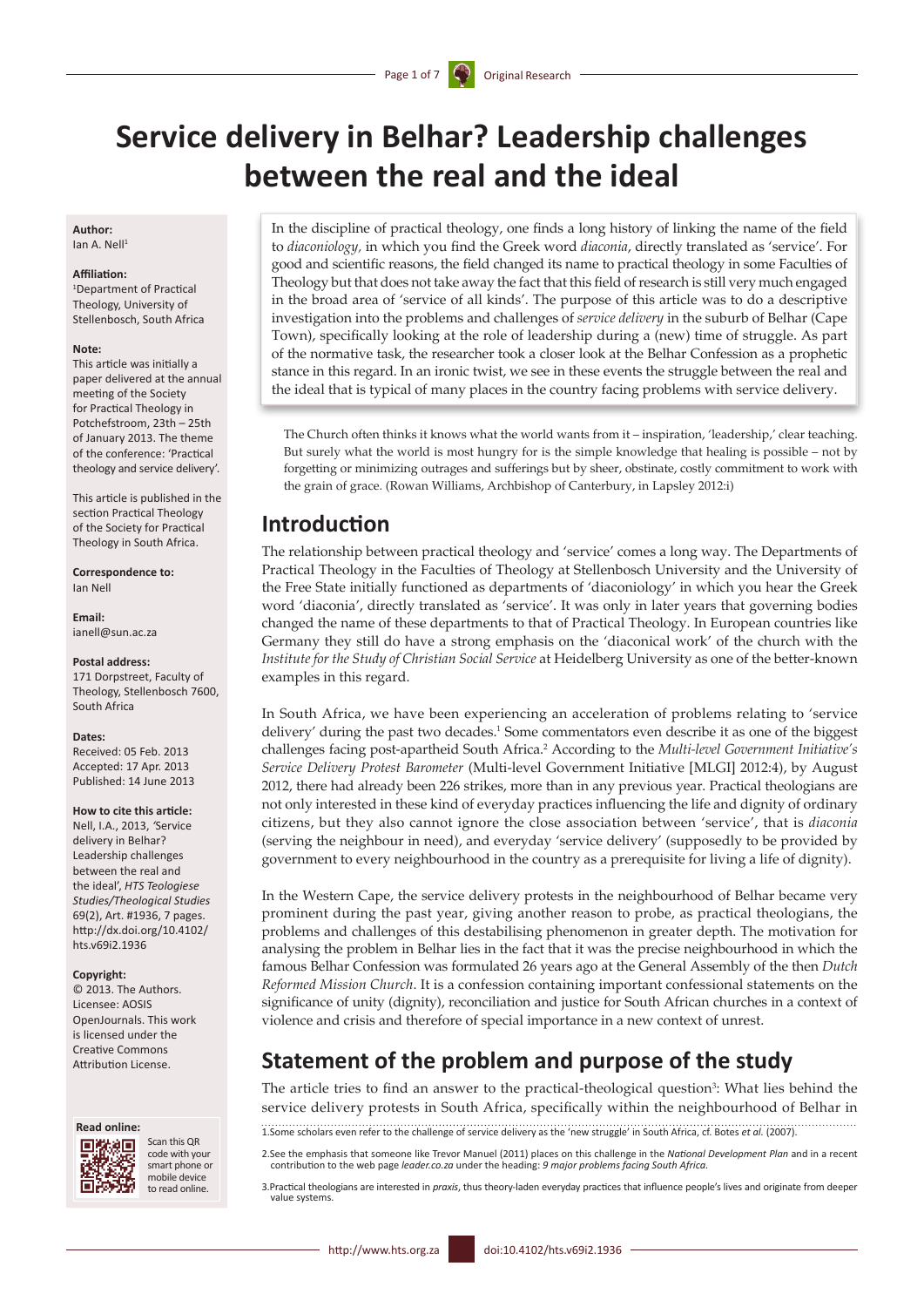the Western Cape? The purpose of the article is to come to a better understanding of this phenomenon and to try to see if there are theoretical perspectives that can help us to understand what is happening and why it is happening? Theological (normative) reflection will be undertaken in the light of insights from the Belhar Confession, before looking at the role that leadership can play in addressing the challenges associated with bad service delivery.

If we can compare the service-delivery problems with a deadly virus causing a serious kind of illness in the South African society, we first want to see if we can come to some description of the symptoms before trying to understand what the origin and deeper causes are. After the diagnosis of the illness, we shall use the Belhar Confession as description of a healthy society<sup>4</sup> before giving attention to some medicine for cure.

# **The symptoms**

Looking for symptoms for this virus of poor service delivery, we observe, firstly, the violent nature it took on during the past year. Jooste (2012) concurs with this symptom in his description of the escalation of protests during the last couple of years and came to the conclusion that the protests definitely became more violent during 2012.<sup>5</sup> The MLGI (2012) concurs:

Violent demonstrations are defined here as protests where some or all of the participants have engaged in actions that create a clear and immanent threat of, or actually result in, harm to persons or damage to property. (p. 5)

The protests are not only a danger for all of the inhabitants of the Western Cape but also do have a direct impact on the security and peace of people living in Belhar and the surrounding suburbs. According to the MLGI barometer, 79.2% of the protests in 2012 turned violent with the highest incidence in the Western Cape (MLGI 2012:6). The escalation of violent protests is an outcry of communities for better living conditions, for basic human rights and to be treated with human dignity. It normally comes from a situation of hopelessness and powerlessness.

According to the census of 2001<sup>6</sup>, Belhar had a population of 49 404, of which the majority of residents were between 18 and 54 years of age. In Belhar, 77.5% of the residents do have a job, and most of them work in the following categories: education (17.9%), clerks (16%), manual labour and trade (15.1%), machine operators (12.4%) and technicians (1.1%). Furthermore, 83.4% of residents do have brick houses on private property whilst 7.7% reside in various forms of informal settlements. In addition, 97.8% of residents use electricity, 90.65% have access to water inside their homes and 94.7% have a flush toilet connected to a sewage system. In the

- 5.In an interesting contribution by Manala (2010:523), he ascribes the use of police brutality in dealing with the protests as one of the main reasons for the high levels of violence, as this 'fuels the frustration and anger of communities leading to violence'.
- 6.I take 2001 as point of reference because of two reasons. It was the last of the population data that was fully processed, and it also gives a time span of 12 years to help to understand what happened in the community from a historical perspective.

suburb, 99.6% of the residents' rubbish is removed weekly. In the area of Kuils River and Belhar, 80% of residents associate themselves with Christianity. On the surface, it looks as though, in 2001, service delivery in Belhar was sufficient. The question is then: What changed during the past 11 years?

Unfortunately the statistics of the 2011 census have not been processed to articulate Belhar's current situation in detail. However, some conclusions can be drawn. In 2001, 48% of residents had an income of between R19 201 and R76 800 per household per year. In 2011, the average household income in the Western Cape increased by 113.3% (or R103 204 per year) (Statistics South Africa 2011:36). This means that the monthly income in 2011 ranged between R1600 and R6400. However, the monthly increase in income during the past 10 years did not have a significant impact on poverty in the community. In addition, inflation grew by 32.16% since 2001. The population also increased by 28.67% between 2001 and 2011 (Statistics South Africa 2012).

It is clear that, between 2001 and 2011, drastic changes occurred in the Western Cape, which undoubtedly affected service delivery. In South Africa, poverty is a daily reality. Williams defines poverty as a complex manifestation of physical and spiritual pain that breaks down the human dignity of individuals and communities (as quoted in de Klerk 2006:41). Statistics South Africa (2012) clearly emphasises the fact that Cape Town is one of the cities that is experiencing the greatest population growth and urbanisation. They also argue that there is a strong statistical relationship between population growth and problems with service delivery.

# **Looking for causes**

We can elaborate on the symptoms, but from the facts just described, it is obvious that we do have at hand a serious illness in the Belhar-community. In looking for causes, we can start with the information given by the MLGI. The issues which gave rise to the protests were hierarchically motivated by the MLGI (2012:6) in the following order:

- 1. land and housing
- 2. water and poor service delivery
- 3. electricity
- 4. ignored grievances
- 5. infrastructure.

Most of the protests thus deal with land and housing issues whilst poor service delivery lies second on the list. Interesting is that party-political issues are the least cited overall, making up only 6.19% of the total number of grievances (MLGI 2012:7).

Jooste (2012) describes the incidences of violent protest because of service-delivery problems by quoting Jaap de Visser (one of the editors of the MLGI) who attributes part of the problem to the political struggle between the Democratic Alliance (DA) and the African National Congress Youth League (ANCYL). Patricia de Lille also argues that the protests are a clear political strategy of the ANCYL. Okecha (2011:96) argues that political forces have a real impact on the socio-

<sup>4.</sup>When I refer to a 'healthy society', I am not proposing that the Belhar Confession should be seen as a blueprint for the construction of a healthy society. The Belhar Confession remains the confession of certain convictions held by a faith community<br>based on an understanding of Scripture. What I am convinced of is that the Belhar<br>Confession helps us with theological language in addressi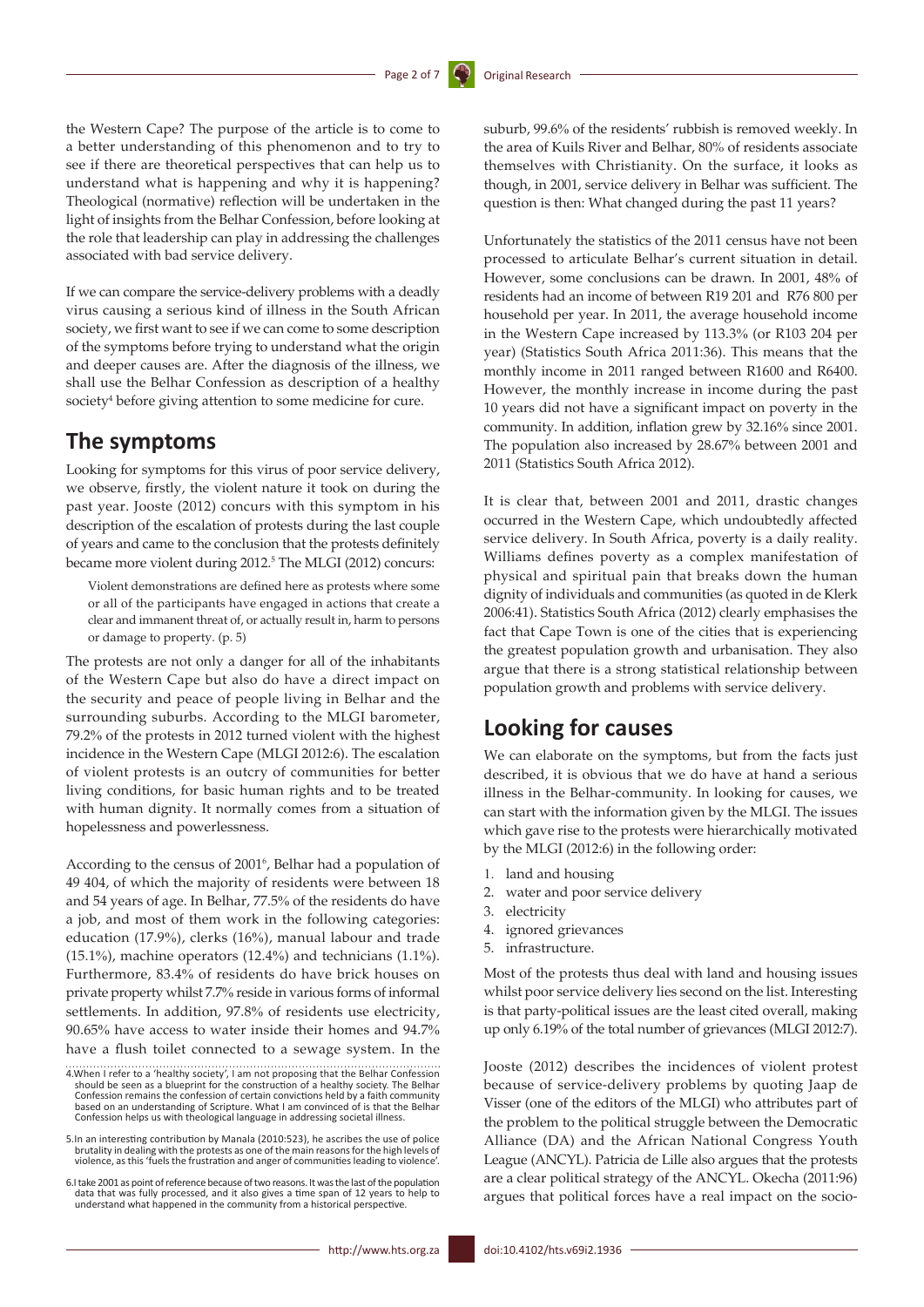economic condition of their ruling environments. Politicians have the power to shape the urban environment through partnerships that include the policies they implement and their ties to the national government. The other possibility is that the services improved but that the community did not recognise it.

However, the more one read about the problem, the more it becomes apparent that the problem is not only political in nature but multi-faceted with different factors contributing to the illness experienced. Therefore the caution by De Visser and Powell must be taken seriously:

It is of paramount importance to develop a nuanced understanding of service delivery protests as they are becoming an enduring feature of South African society … with regard to the grievances raised by protesters, the picture remains complex. It is clear that the protesters raise a variety of issues and many of them relate to municipal services and governance. (MLGI 2012:7)

Making use of Talcot Parsons' action theory<sup>7</sup>, I want to arrange the causes for the service-delivery problems by concentrating on the four factors that he distinguishes within social systems  $(AGIL)^8$ , namely:

- (A) the economic system: money
- (G) the political system: political power
- (I) the societal community: influence
- (L) the fiduciary system (cultural tradition): value commitment

### **Economic factors (money)**

Sacks wrote the following in the Mail & Guardian of 21 September 2012, under the heading *A political truth about civil disobedience*:

It is clear that the protesters are responding to the structural violence of the state, to the structural violence of a society that hates the poor, that denies them livelihoods and leaves them landless, homeless and living in appalling conditions.

Various political and elitist groups see the poor communities as a burden and embarrassment. We read about several groups of poor people around the country that keep complaining about their conditions almost 20 years into the post-apartheid South Africa.

Income inequality ranks highly amongst the structural determinants of the protests. In 2009, after 15 years of democratic rule, the country's Gini-coefficient was still one of the highest in the world (United Nations Development Programme [UNDP] 2009:197). Recent government statistics show that, between the end of apartheid and 2008, poverty and inequality had remained major challenges for South Africa. Using the Gini-coefficient, inequality worsened from 0.64 in 1994 to 0.66 in 2008. The driver of the increase in inequality has been between-group inequality (The Presidency 2010:25).

The ever-increasing unemployment trend, which has followed in the wake of the global financial meltdown resulting in hundreds of thousands of job losses, will have expanded

inequality and intensified problems of survival (Friedman 2012:87). According to the Quarterly Labour Force Survey (Statistics South Africa 2012:xiv–xvii), total unemployment rose by 282 000 in 2012, reaching 4.5 million, representing 25.2% of the entire adult population. However, between 2008 and 2012, the unemployment rate increased amongst the Coloured (2.8%), Black (1.4%) and Indian/Asian population (0.8%) whilst it decreased amongst the White population (0.6%).

In a very informative article with the title *Rebellion of the poor: South Africa's service delivery protests – a Preliminary analysis*, Alexander (2010:25–40) describes how extensive and militant the service-delivery protests have become in certain areas and describes this phenomenon as a *rebellion of the poor*. He points to similarities in the protests during the Mbeki and Zuma eras mainly associated with inadequate service delivery and the lack of accountability on the part of local councillors. The big difference is that the government now enjoy greater legitimacy, but this legitimacy ironically also increases the level of protest as many people belief that Zuma better understands their grievances and can indeed do something about it. In that sense, the protests reflect a disappointment in the fruits of democracy.

Alexander (2010:37) believes that most of the problems must be directed at the post-apartheid government's policy that can be described as neo-liberal. The privatisation of public services led to new opportunities for the private accumulation of wealth by local councillors with the consequence that neoliberalism maintained inequality. The latter, together with the policy of economic empowerment, contributed to a sense of injustice.

The level of unemployment is currently also higher than in 1994, and the huge differences in income remain the same. After discussing various possible future scenarios, Alexander (2010) came to the following conclusion:

There is a dialectical relationship between the scale of a mass movement and its demands, but these are also influenced by political formations. For now, in South Africa, it is more likely that action will feed into the SACP and reform of the system than into development of a revolutionary movement. But the position can change, particularly given the relative youth of the new generation of activists. (p. 38)

From the discussion, it is quite clear that unemployment, poverty, income inequality and many other aspects all contribute to economic factors that have a direct impact on poor service delivery.

### **Political factors (political power and policy)**

Bartlett (2012) indicates that the residents of Belhar started their protest in June 2012 because officials did not keep their promises to transfer the residents to a nearby housing project. The march became extremely violent, and the police had to intervene. Sacks (2012a) ascribed the protests to residents' experience that their quality of life has not improved since 1994 and that both the DA and the ANC did not listen to their requests. He (Sacks 2012b) comes to the conclusion that

<sup>7.</sup>Talcot Parsons (1965) developed a social theory for living systems, also known as an action theory, working with four factors.

<sup>8.</sup>AGIL is the acronym or letters that Parsons uses for all living systems: (A) Adaptation, (G) Goal attainment, (I) Integration and (L) Latent function or pattern maintenance.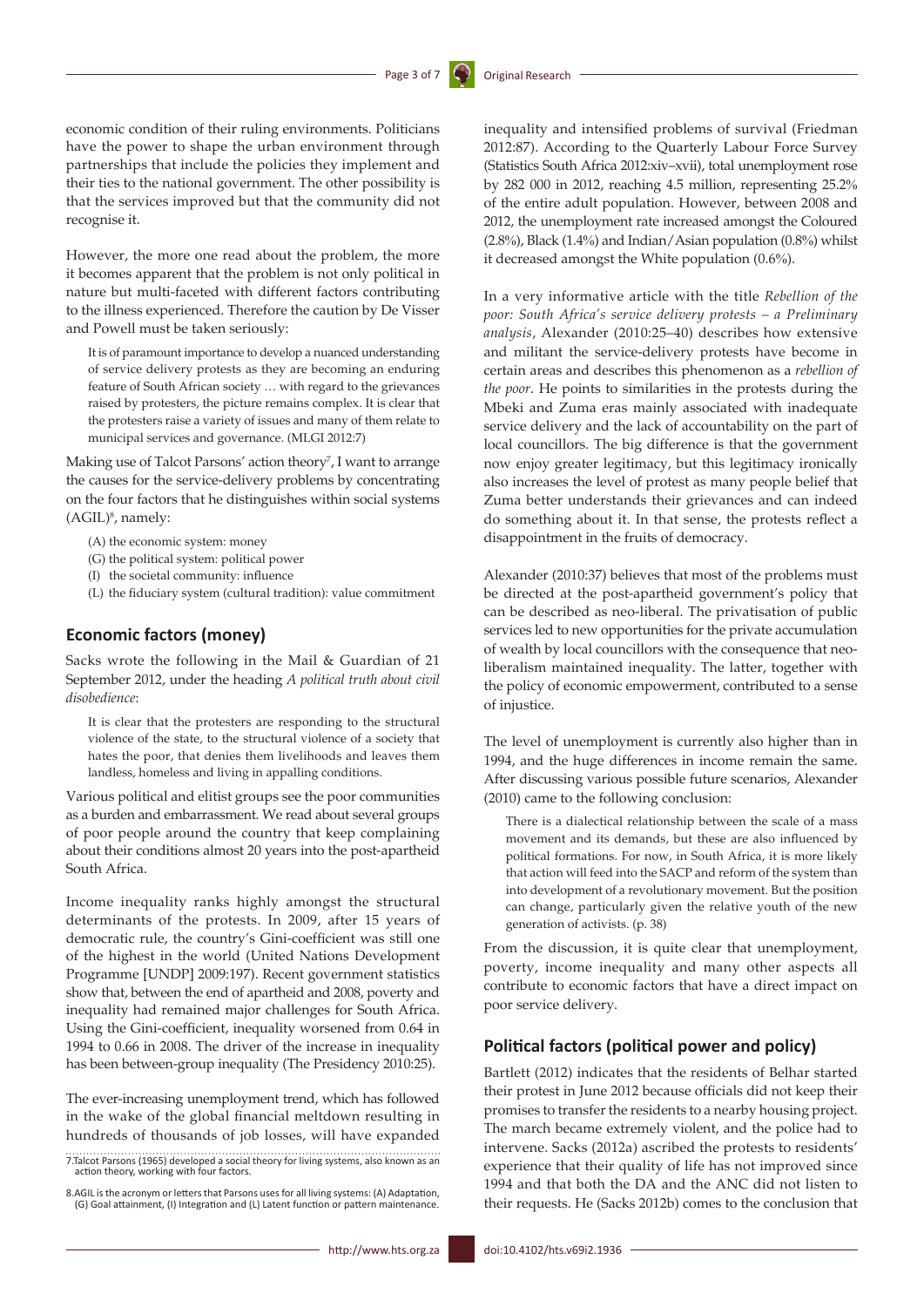communities fight in a legal way for their socio-economic rights, participate in legitimate protests and even becomes violent, but it has no impact on the ruling powers. Unfulfilled promises and the ignoring of their requests contribute greatly to the discontent and the protests. The only strategy left to the community is to protest and in this way sensitise other communities living in the same conditions in order to be heard. Though the only option left to these communities, violent protests have the negative effect that the security and peace in the communities become very problematic.

In an insightful study, Okecha (2011:55–110) makes use of *Urban Regime Theory*<sup>9</sup> to illustrate the tremendous impact that the local conflict between different political parties have on service delivery. It is clear that these conflicts take the form of shifting political alliances with different agendas on how the city should be governed. The conflict is mainly between the ANC, the DA and independent groups. Urban Regime Theory helps one to see how much attention opposition politics between different parties receives on a national level. However, the role that these conflicts play at a local level has not yet been researched thoroughly.

Okecha (2011:108) concluded that the local political conflicts have a direct impact on service-delivery problems in the greater Cape Town metropolitan area. Regime politics show how the complex relationships in some political conflicts determine the quality and stability of the political order and how the actors involved are responsible to construct the political arena. Political coalitions are often unstable and realign themselves with the changing times and circumstances. In Cape Town, the changes that occurred with every regime change between 2000 and 2008 caused new policies as well as the rejection or disapproval of existing projects and their replacement with others. The lack of execution of the policies destabilised the administration, and the loss of trained skills had a direct impact on service delivery. *Urban Regime Theory* shows how the promises that have been left unfulfilled had a direct impact on on-going community involvement.

### **Psychosocial factors (integration)**

Louw (2007:117) points to the important underlying psychological fact that where basic human needs are not met (security, respect, freedom and personal power) frustration builds up. In the process of satisfying these basic needs, the victims of poor service delivery identify with the methods of the aggressor and thus with violence as the only means to achieve their goal. In the process of looking at means and ways to address these basic human needs, there is unavoidably and escalation in violence.

Smelser's theory of collective behaviour helps to provide answers to the question as to why communities become violent. According to this theory (Marx & Wood 1975:410–414), there are six conditions for collective behaviour to take place:

- 1. structural conduciveness, or the permissiveness of social arrangements
- 2. structural strain, or existence of ambiguities, deprivations, tensions, conflicts and discrepancies in the social order
- 3. the growth and spread of generalised beliefs, or the existence in the population of beliefs that identify the source of strain, attribute certain characteristics to the source and specify certain responses to the potential participants
- 4. precipitating factors, or the occurrence of some type of specific event that gives the generalised beliefs concrete substance
- 5. mobilisation of participants for action, or the organisation of the effected group into action
- 6. the ineffective operation of control, or the ineffectiveness of the social counter-determinants that prevent, interrupt or inhibit the accumulation of the other five determinants of collective behaviour.

One of Smelser's (1963:28) main arguments is that there are four components of action, causing five types of collective behaviour. This means that, when a specific component of action is under stress, a certain type of collective conduct can be predicted but with the prerequisite that the other components of collective behaviour are also in play, Marx and Wood (1974) indicate:

The four components of action are:

- 1. Values, or desirable ends which guide any human endeavor;
- 2. Norms, or the more specific rules of conduct which guide action;
- 3. Mobilisation of motivation into organised action, or motivation of the agents who will pursue the desired ends and follow the rules;
- 4. Situational facilities, or 'the means and obstacles which facilitate or hinder the attainment of concrete goals in the role or organizational context' (Smelser 1963:28). The main types of collective behavior are the panic, the craze, the hostile outburst, the norm-oriented movement, and the value-oriented movement. (p. 413)

The components of Smelser's theory can clearly be observed in the protests in Belhar. We see collective behaviour that seeks changes in service delivery and in the process involve other people of the community who also feel disadvantaged and then start to participate in this collective action. Escapist behaviour starts when the protests become violent, and the participants feel trapped and start to panic. This often leads to further violence and offensive behaviour.

According to Smelser's theory (Gergen & Barton 1974:569), the behaviour of the community can contribute to either peace or damage to property. Since the theory argues that this behaviour is non-normative, it is important to ask ourselves the question: Under what circumstances does the group's normative behaviour change to non-normative? As a result of unfulfilled promises, poverty and service-delivery problems that were not addressed, the Belhar community faced structural tension. The tension and collective behaviour to reach a common goal, namely changing their servicedelivery problems, motivated the community to stand up against the existing structures.

<sup>9.&#</sup>x27;Urban regime theory holds potential for explaining the variety of arrangements<br>through which policymakers in cities have coped with change, because of its<br>sensitivity to local conditions and local actors. Its essential attention on the collective action problems that have to be overcome for effective urban governance to emerge. The nature of the collective action challenge varies according to the purpose, composition, and position of potential regime partners.<br>Substantial differences in motivating factors must be taken into account in order to<br>apply regime analysis cross-nationally' (Stoker & Mossb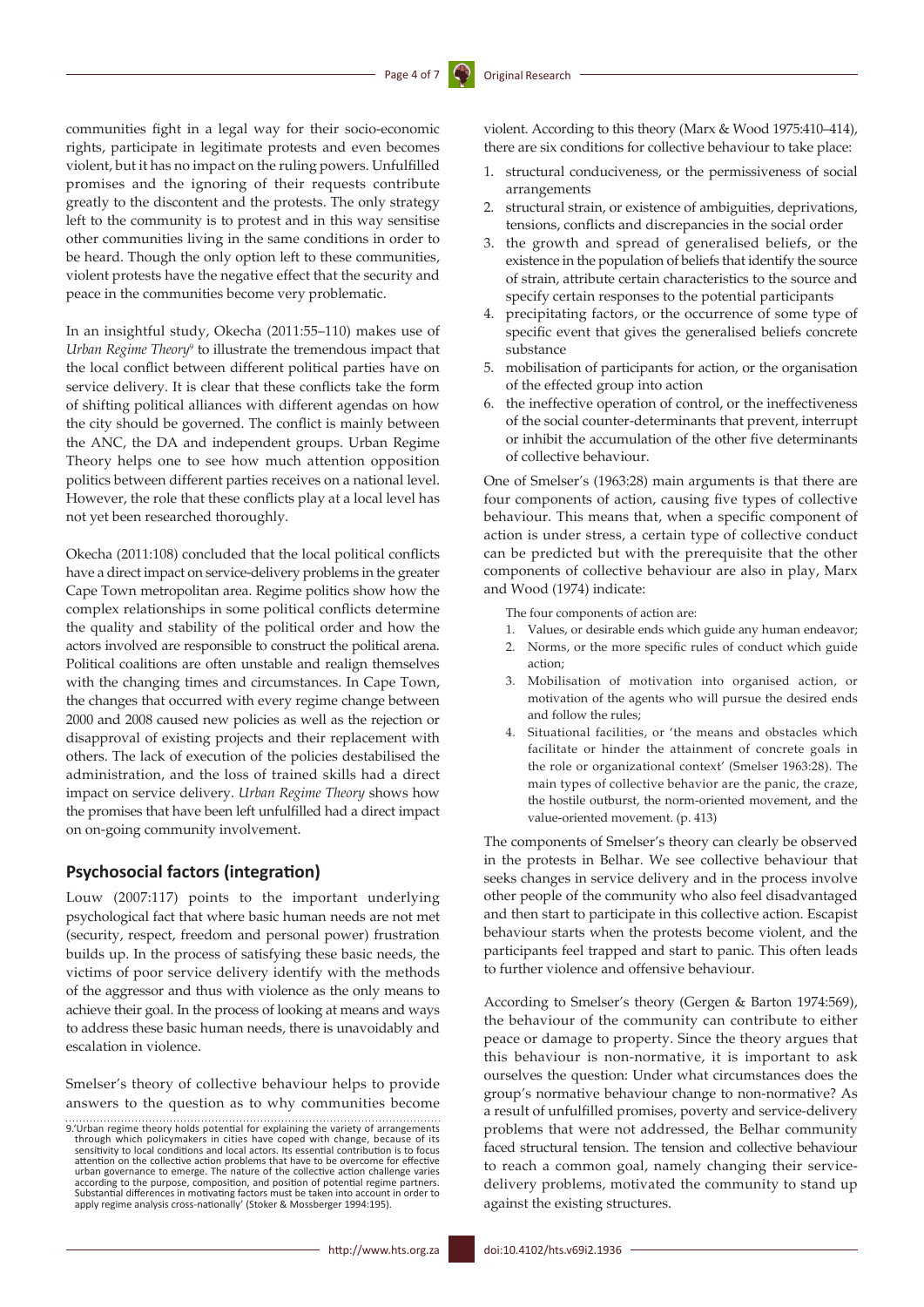The social mechanisms, in this instance in the form of the DA, was not able to prevent the protests with the result that the ANCYL and of the Belhar community mobilised themselves. Because of the non-normative behaviour of the collective group, it was seen as a threat. Such behaviour also often leads to violent protests that lead to panic and the sabotage of service delivery. It is therefore clear that a group's normative behaviour change to non-normative behaviour because of cultural influences on the group, the personal attitude and satisfaction and the effective fulfilment of their needs.

### **Factors related to cultural traditions and value commitments (identity)**

Pithouse (2011) writes about what he calls the *service-delivery myth,* arguing that justice and compensation are in many instances just a case of technical adjustments imposed by the state on poor people waiting to be channelled into the network of service with the hope of a better life. He argues that the situation is much more complicated than that because our current situation, as the result of many factors, causes new inequalities with the net result that the number of people living in informal housing is growing by the day. That is the case in spite of the fact that two million houses have been built by the post-apartheid government. The fact that a house has been built is not saying anything about the quality, location and size of the dwelling as well as who lives in it and the way in which it has been allocated.

Van Wyk (1990:103–104) refers to the social contract theory of Rawls, based on the common idea of justice for all. This justice is violated by the impairment of the two principles of justice, namely freedom and equality. Each person must be free to the degree that her or his freedom can be reconciled with the freedom of another person. Social and economic injustices must be managed in such a way that it can be reasonably expected that they will benefit all. They should be linked with the possibility for each and every one to be appointed in the available positions and offices. Life opportunities do have to be equal and one group cannot always be on the receiving end. Rawls (in Van Wyk 1990:103) is of the opinion that civil disobedience is acceptable if there is a serious violation of the first principle and when the second principle if blatantly violated.

The result of all the different factors discussed in this section is what Uslaner (2002) calls 'a lack of trust'. He argues convincingly that the relationship between social trust, trusting human beings in general and service delivery is a complex business. This lack of social trust can be addressed when we look at the deeper sources of wisdom. In the case of the Christian faith, it will be a case of finding theological language pointing to the basic human need to trust in God.

# **A healthy society?**

In this same neighbourhood of Belhar, of which we have just strained to understand the reasons behind the protests against poor service delivery, the General Synod of the Dutch Reformed Mission Church gathered 26 years ago (1982) for their quadrennial assembly. A document that became known as the Belhar Confession was drafted and finally adopted as a fourth confession by the Church in 1986.

Smit (2011:11) points to the fact that the document was developed in a historical context of suppression (apartheid) and that the meeting of the Synod had the important task to discern whether they were hearing the gospel correctly. In that sense, it was a deeply contextual but also a deeply theological event. Confessions of faith, like the Confession of Belhar, are the application of the Christian faith in new and concrete situations (Smit 2011:1).

Naudé (2010) summarises the confession in the following way:

The confession consists of five subsections … The first article repeats and confirms the ancient Christian belief in the triune God, who establishes the church. The following three articles deal with the church and its role in the world: the unity of the church (art. 2), reconciliation in the church and society (art.3), and the bringing about of peace and justice in the world (art. 4). The fifth article calls the church to do what is confessed, even if it means persecution. The confession closes with a brief doxology to God. (p. 5)

Clause 4, however, is especially useful in answering the challenge of the current situation faced by the community. De Gruchy (2007:361) says that this clause takes the confession beyond the obvious rejection of Apartheid, based on what might be construed as 'individual' unity and reconciliation, to the question of social and political justice. Here the authors are clear that the fundamental issue with Apartheid is not just about the integrity of the church in a 'churchy' way but also about its integrity in the public arena.

It makes the bold claim that God 'is in a special way the God of the destitute, the poor, and the wronged and that he calls his Church to follow him in this' (Confession of Belhar 1986:4–5). In this way, one understands that God is always on the side of the marginalised and oppressed and against the oppressor and subjugator. God is always on the side of the just and exploited and against the unjust and exploiter. God is on the side of the poor precisely because they are vulnerable and victimised. As such, the Belhar Confession could function as a governing paradigm in which to interpret and frame the theological and normative reflections on the problem.

An important contribution to the normative reflection on poor service delivery comes from the context of 'Black Theology in South Africa' with Manala (2010:519) who argues that it is the black masses in the country that continue to suffer profoundly from 'the lack of basic services in their townships and informal settlements.' We find in Manala's argument (2010:520–525) a strong moral judgement on the current state of public service delivery with a robust critique of the degree to which corruption and greed amongst local government employees are disenabling service delivery, contributing to the injustices that the Belhar Confession addresses.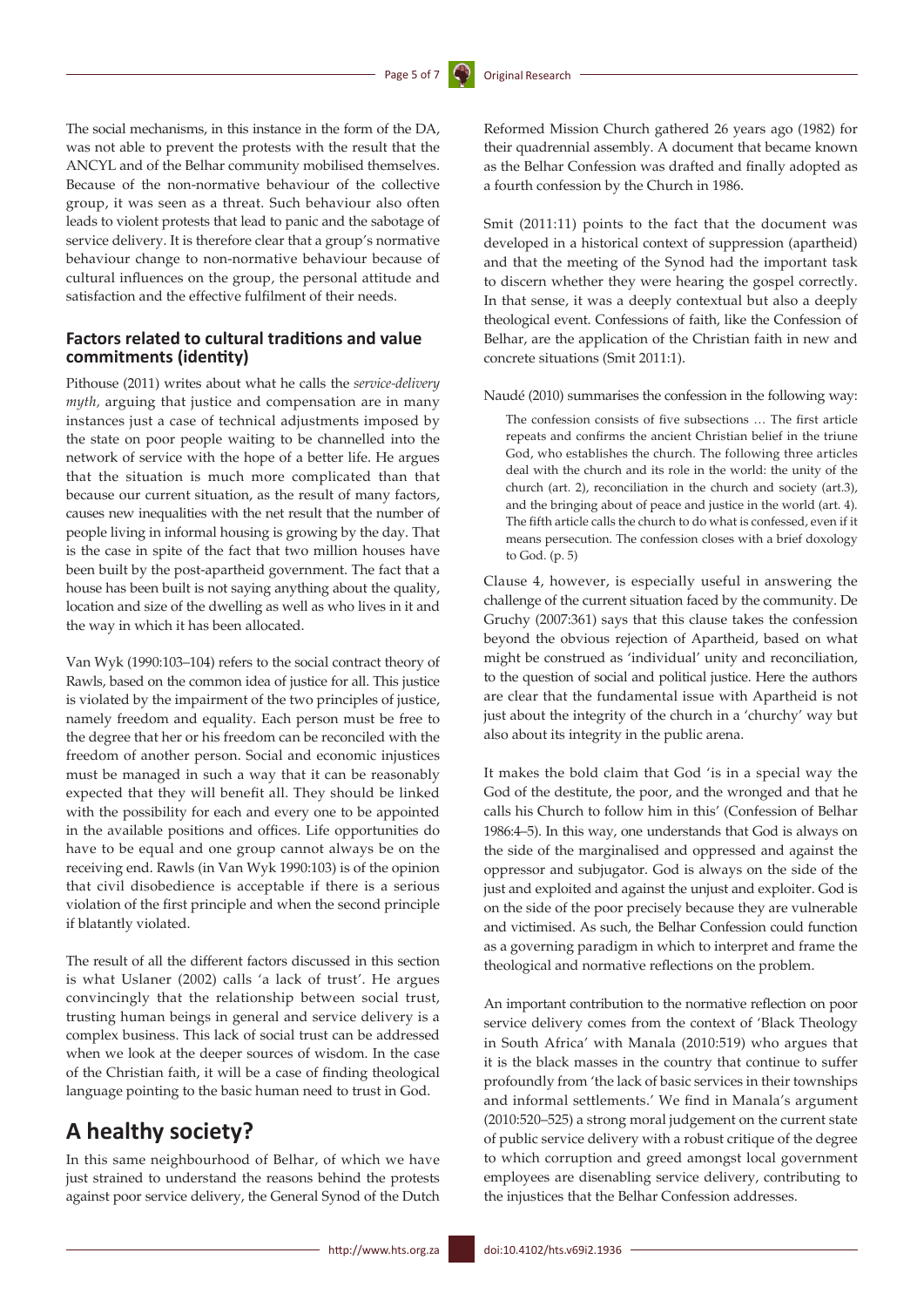# **Possible prescriptions for cure**

In looking for possible prescriptions for the cure to bad service delivery and expecting leadership to take the necessary action between what we discovered as the real and the ideal, the six different forms of the church to which Smit (2004) refers can be a good starting point. It also helps us to understand that it is possible to develop different types of leadership within each of these forms.

It starts with the *church in prayer and worship* because Christians approach everyday life and all of its challenges from a relationship with God. In prayer and worship, we bring our deepest desires, complaints and gratitude to God, reflecting the needs in our lives (Smit 2004:352). According to Smit (2004:352), we already experience a foretaste of the new reality that God provides, and we can cling to the promises of God as we become more aware of the world's needs. Through prayer, we become aware of our own needs in terms of poor service delivery, poverty, indignity and insecurity but also the needs of others (Smit 2004:353). One way of showing our compassion for the needy is through our prayer life. Leadership in the person of the liturgist and preacher can play an important part in bringing the problem to the attention of the members of the congregation.

Secondly, we are part of congregations as *living communities,* operating as living bodies that work to relieve the suffering of others (Smit 2004:354). Therefore, we as a church community take it upon ourselves to care for the needy. Leadership in the persons of the chairperson, the board members and the committee involved with charity and outreach can play an important role in this regard.

The role of communities of faith links with the third aspect, namely that we need not tackle the task alone. Faith communities are also part of *bigger bodies* like circuits and Synods where we join efforts in addressing these challenges. Congregations are not supposed to be self-centred in their existence but stand in relationships with one another. Through these networks of relationships, we affirm our Godgiven value to each other, and together we can fight injustice and poverty (Smit 2004:355). As we saw in the discussion, the causes and effects of poor service delivery, poverty, human dignity and security are complex issues that we cannot tackle on our own. Leadership through these bodies, their chairpersons and activities can make a huge contribution to the problem of service delivery.

This brings us to the fourth aspect, namely that we are also embedded in various *other networks of Christian commitments,* and therefore, we can stand together against a challenge like poor service delivery (Smit 2004:357). According to the theory of collective behaviour, a strong ecclesiastical system can serve as some sort of a mechanism of social control and prevent violent protests (we saw this during the apartheid years). This will only happen if the system enhances structural stability and thus helps to address the needs of the

community. If this happens, communities will no longer be unconsciously dragged into the current political power play and collective behaviour, but they will create a new collective attitude in which their dignity in God and in each other are grounded. They will then be in the position to address servicedelivery issues in peace and safety. Leadership by way of networking with other civil-action groups that are working through dialogue and liaison can play a very important part in addressing the problem.

Fifthly, it also means that *each individual* need to take responsibility in practical ways to contribute to the processes of service delivery (Smit 2004:358). It must be acknowledged that service delivery, because of the enormous population growth, is under tremendous pressure, and if everyone plays their part, it will reduce the pressure. In addition, it is also possible to do your work in the community by serving your neighbour as a disciple and by not selfishly and slavishly respond to the consumer culture (Smit 2004:359).

The sixth and final aspect relates to the fact that the community of Belhar is *part of civil society* and that part of our calling as a church involves the way in which we deal with poverty, how we show compassion and the peaceful way in which we are all working together to build a better society (Smit 2004:360). God's solidarity with the victims of injustice is a confirmation of lives that can and will be renewed. This solidarity overcomes the helplessness of poverty, indignity and poor service delivery. Our participation as individual members in the activities of civil society, serving on committees and boards, are ways of exercising leadership as service to the community.

In this way, God's solidarity is not only condemnation of insensitivity and oppression but also mercy for all who are affected by it. God gives us a faith community to address the immanent needs through God's transcendental reality. In the words of Osmer (2008:12), we can call it a 'spirituality of priestly presence'. Instead of leading to violent acts, it is our responsibility to join hands in Christian love with the rest of the community to work constructively towards better service-delivery structures.<sup>10</sup>

# **Conclusion**

The open wounds of protests against bad service delivery affect all of us. There is no way that we can look the other way or try the ostrich trick. The leadership challenges between the real and the ideal in situations like this is complex and varied as I tried to prove in the argument of the article. Every day, we hear on the news and see on TV how the disease is spreading all over our country. In the newest statistics (Statistics SA 2012) on population demographics, we see that two thirds of people in South Africa live in urban areas, placing enormous pressure on service delivery.

<sup>10.</sup>Naudé (28 Sept 2012) wrote an article with the heading 'South Africa's leadership crisis' in which he refers to three things that are central in exercising leadership,<br>especially within the context of poor service delivery: vision (what do we see visualise<br>and dream of in our community), execution (taki of Belhar is an example).